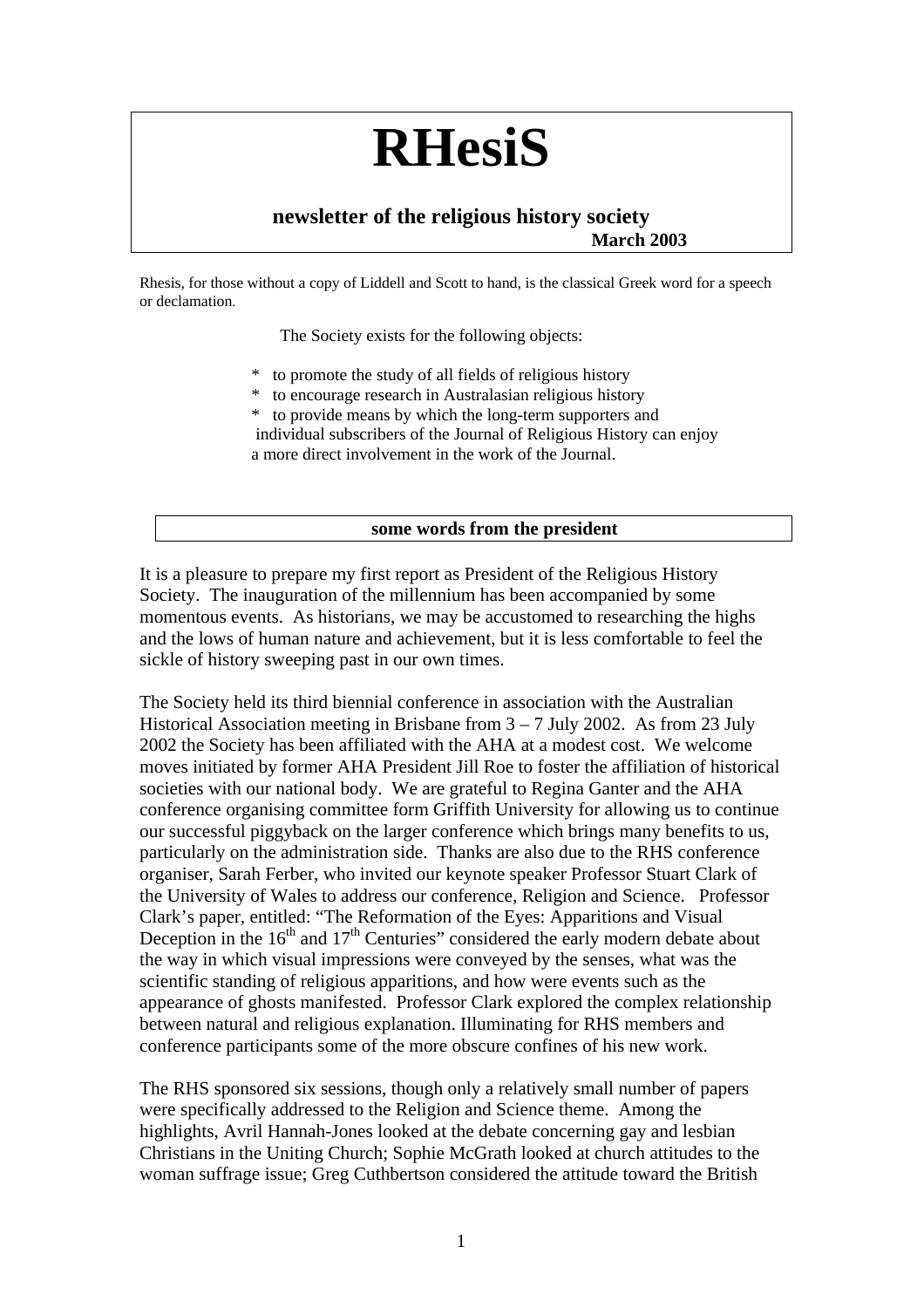Empire sustained by the Wesleyan diaspora in South Africa; Malcolm Prentis examined the case of John Mathew, and Lachlan Paterson the crossing of boundaries in the mid-nineteenth century Maori Society. On the keynote theme, Peter Harrison provided a conceptual examination of the framework of early modern science; Peter Sherlock looked at concepts of time and space in the universe of Thomas Lydiat; Greg Warburton looked at the mentality of misfortune; Charles Zicka assessed Sigmund Freud's 1923 study of the possession and exorcism of Christoph Haizmann, and Jenny Spinks provided an iconographical examination of images of unnatural birth in sixteenth century Europe. Papers for the RHS conference can be considered for publication in an issue of the *Journal of Religious History*.

Overall, the high level of interest shown in the religious sessions of AHA augurs well for the strength of our discipline. It was good to note that the sessions of the Religious History Society have provided a way of gathering together students and scholars from beyond the confines of Australian history to meet at the AHA. This fulfils an earlier vision of AHA. This fulfils an earlier vision for the AHA that has increasingly been dominated by Australian history in more recent years. One excellent feature of a number of RHS sessions at the AHA was the fruitful collaboration and discussion between historians of South Africa, New Zealand and Australia. I hope that this might be something we can develop more explicitly at future conferences.

The last meeting of the AHA was also the opportunity for the election of new office bearers. I have taken over from John Gascoigne, who has worn a double burden as Editor of the *Journal of Religious History*, as well as conference organiser of our Adelaide conference. Under his leadership, the *Journal of Religious History* has developed its international reputation as one of the leading journals in our field attracting contributions from all over the world and publishing leading edge research in all its chronological and geographical branches. We thank him for his productive and enterprising editorship borne despite an ever increasing research and administrative load at the University of New South Wales. Sophie McGrath has taken over as editor of the RHS Newsletter, RHesiS; Judith Godden is secretary, and John Gascoigne has the job of treasurer. Fortunately, Blackwells continues to allow generous discount to RHS members for their subscription to the Journal, and this is also the way in which we maintain our membership list.

Planning is now underway for our fourth conference to be held in my home city of Newcastle, NSW from  $5 - 7$  July 2004. We are still considering our options for a keynote speaker to address the theme of the RHS conference. After negotiating with the executive, we have decided to abandon the theme earlier announced for 2004 of "Sex and Religion" and align the RHS theme directly with the theme of the AHA, namely "Visions." This has a number of benefits, including the assurance that our chosen keynote speaker will also be supported as a keynote for the major conference.

I look forward to welcoming you to Newcastle for the 2004 conference. I hope that we will be able to introduce you to some of the fascinating religious heritage of the Hunter region of NSW and to hearing papers present new visions of religious history.

**Hilary M. Carey President, Religious History Society.**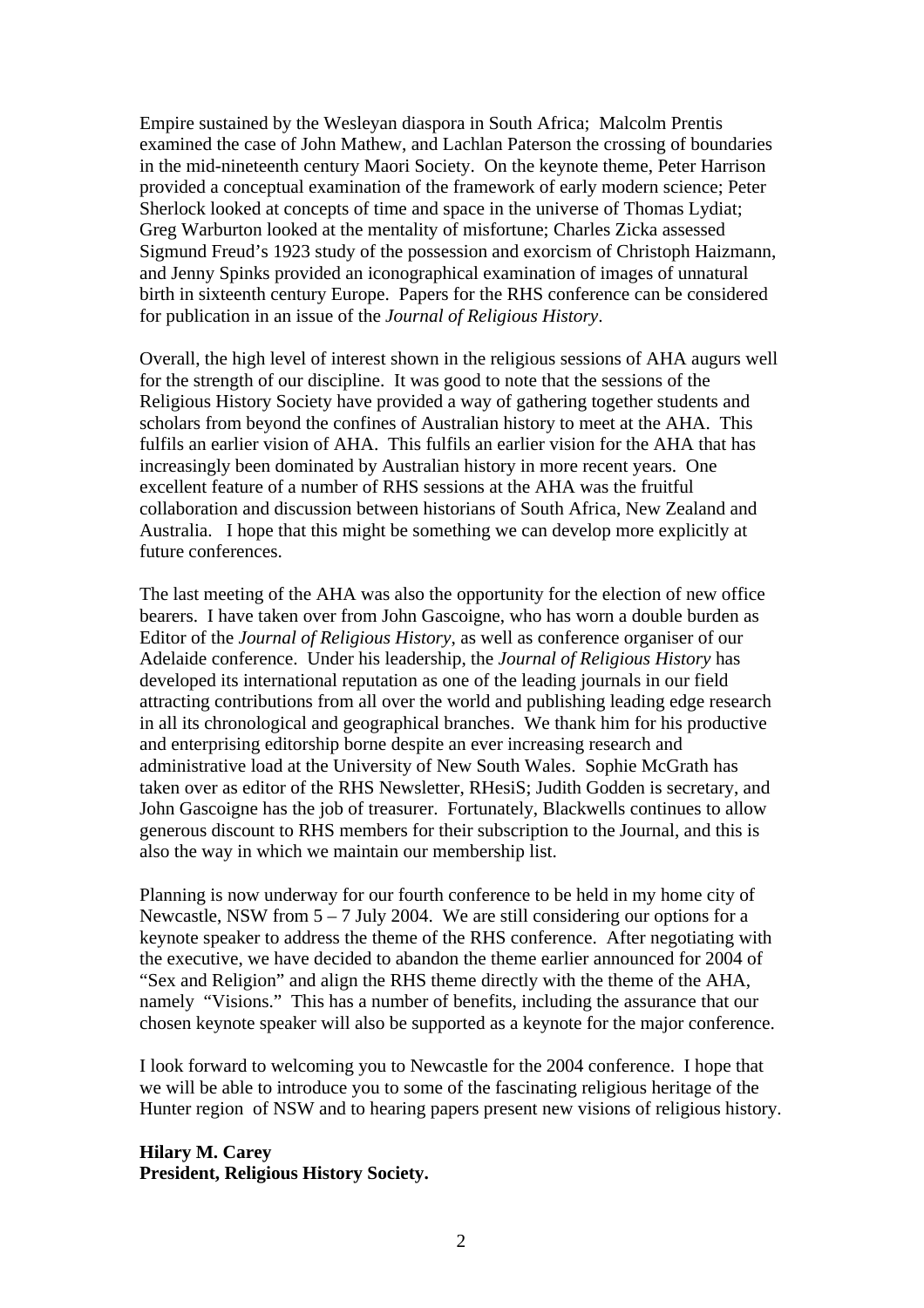As you are aware, I have just taken over as editor of the newsletter and it would be great if we could re-establish the correspondents from the various universities and other institutions associated with the Religious History Society. The 1999 edition of the newsletter carried most interesting reports from the correspondents. This time round Jennifer Clark from the University of New England wins "the correspondents' award" for being "at the ready" with a comprehensive report.

However, I must admit that, owing to complicated circumstances, the correspondents were given only a short time to get their reports together. Also, some of the correspondents were away while others were no longer located at the nominated institution. Thank you very much, however, to those who made helpful suggestions and prompted individuals to send in information which would be of interest to the members of the Society.

We will endeavour to be better organised next time. All, individual members as well as correspondents from the institutions, please feel free to send me relevant information in the field of religious history at any time and I will file it away for our next newsletter. See below for my postal address, fax number and email address.

Dr Sophie McGrath Australian Catholic University Locked Bag 2002 Strathfield 2135 Fax: 02 9876 4609 s.mcgrath@mary.acu.edu.au

# **"Memory and Commemoration", Medieval and Early Modern History Conference, University of Melbourne, 5-8 February, 2003.**

Australian and New Zealand Association for Medieval and Early Modern History held its very successful fourth conference early this year in Melbourne. This conference was part of the sesquicentenary celebrations of the University of Melbourne. Throughout the Conference a special exhibition entitled "From Bologna to Melbourne: Universities and the world of Learning" was on display.

The Plenary Speakers, who provided variety and challenge were: Judith Richards, La Trobe University, on "Sex, Gender and Monarchy in Early Modern England."

Paul Strohm, Oxford University, on "Water Flowing Underground: Fifteenth-Century Chronicles and Shakespeare's First Tragedy."

Patrick Geary, Univeristy of California, Los Angeles, on "Women in Origin Myths from Herodotus to the Twelfth Century."

Dale Kent, Univeristy of California, Riverside, on "Michele del Giogante's House of Memory: Laying the foundations of culture and identity in Renaissance Florence."

Not unexpectedly religious history papers were much in evidence at this Conference. Interesting examples were: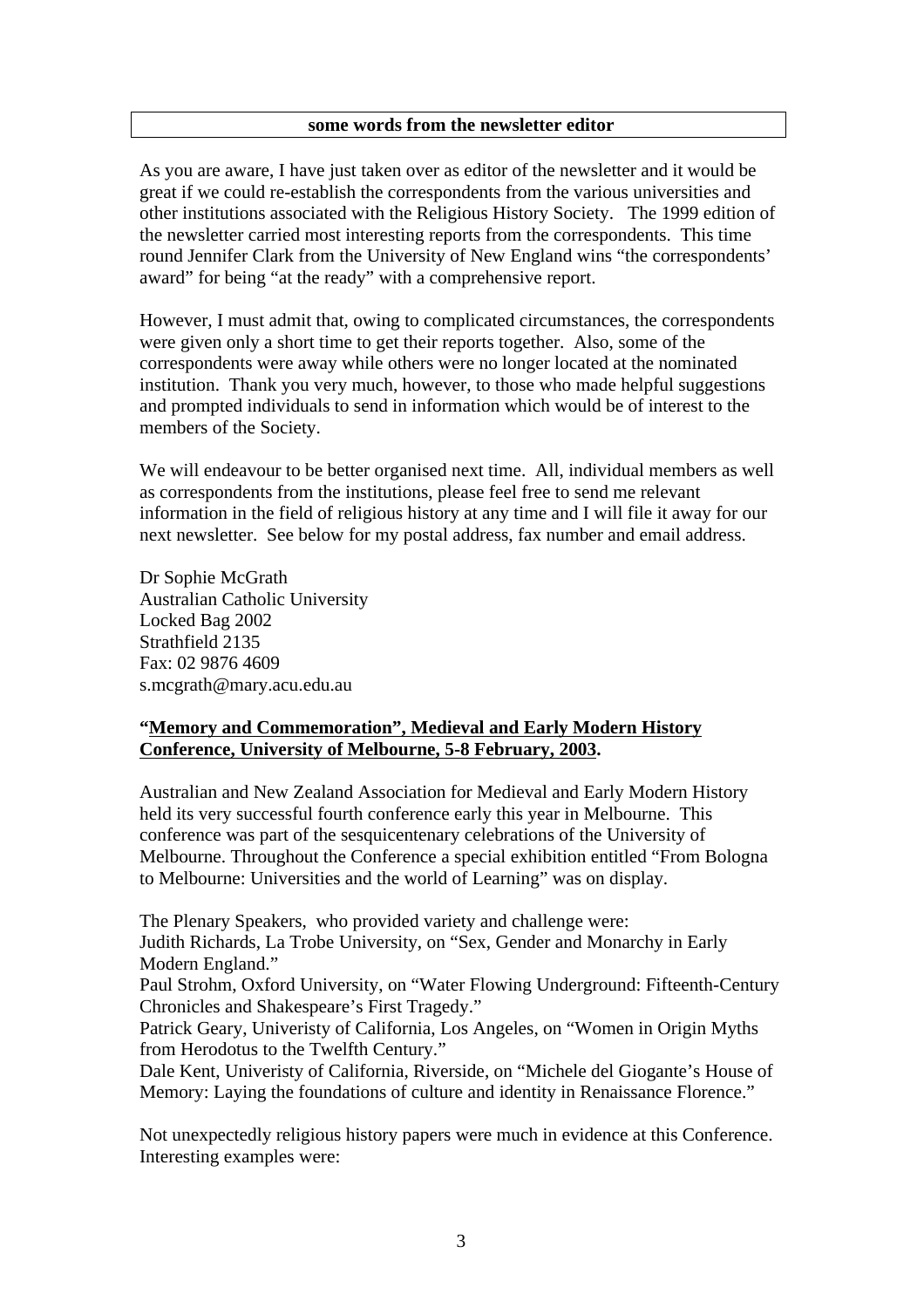"The Break with Augustine: Joachim of Fiore's Third Age of the Holy Ghost," Matthias Riedl (Friedrich Alexander University of Erlangen-Nuremberg)

"'Senses Working Overtime': the Bodies of the Possessed in Early Modern France."

"The Treasures of Lichfield Cathedral and the Reformation", Pamela O'Neill (University of Sydney).

"Clothing in the Sacred Space: Representations of the Magi in Renaissance Italy", Catherine Kovesi Killerby, (University of Melbourne).

"Commemorating Pope Martin I: An account of Pope Martin's Exile", Bronwen Neil, (Australian Catholic University).

"Pope Gregory and an Unknown Contemporary Biography of Bishop Gregory of Agrigento", John R.C. Martyn, (University of Melbourne).

"The Eight-Circle Cross-Carpet Page in the Book of Kells", Denise Doyle, University of Sydney).

" 'Dark Corners of the Land': Religious Dissent and Witchcraft Cases in Early Modern Wales," Sally Parkin (University of New England).

"Medieval Ways of Remembering Cistercian Women … and Medieval Ways of Not Remembering Them", Elizabeth Freeman (University of Tasmania).

"Issues of Fact and Fiction, Biography and Autobiography – the Life of Argula von Grumbach", Peter Matheson (Melbourne College of Divinity).

"Idol Threats: the Destruction of Religious Images and Memory in the Reign of Henry VIII", Michelle MacDonald (University of Melbourne).

" 'Let not the witness of faithful women … be spurned': Memory and Gender in the 'Life of the Blessed Hermann-Joseph of Steinfeld'", Sabina Flanagan (University of Adelaide).

"Abbesses, Princes, Queens and Pretenders: English Nuns and Royal Patronage in the Seventeenth Century", Claire Walker (University of Newcastle).

"The Religion of a Lawyer: William Blackstone's Anglicanism", Wilf Prest (University of Adelaide).

"Archbishop Laud and the Scottish Revolution of 1637", Ian Breward (Uniting Church Archives , Victoria) ……….. (and many more)

One cannot peruse the abstracts of the papers presented at this Conference without concluding that "all cannot be gloom and doom in the history world in Australia." Also evident is the "seamless garment" nature of history – so much of the work being done in the medieval and early modern periods provides essential background for historians of later periods. It is pleasing that a considerable amount of the work being done in the medieval and early modern periods is helping to develop women's history and consequently round out mainstream history. Also evident from the conference abstracts is the highlighting of religion within the general historical context of a subject, accentuating the essential humanity of the discipline of history, which provides the natural meeting place for the other disciplines. Indeed papers were presented by scholars specialising in such areas as English Literature and the Fine Arts not to mention a mathematician who contributed in the stream "Labyrinths and Space"!

The Conference was very well attended and a large proportion of the papers were presented by postgraduate students of a high standard. To encourage these budding academics the ANZAMENS had offered a \$500 prize for the best paper presented by a postgraduate student. The short list of three and the winner were announced at the Conference Dinner.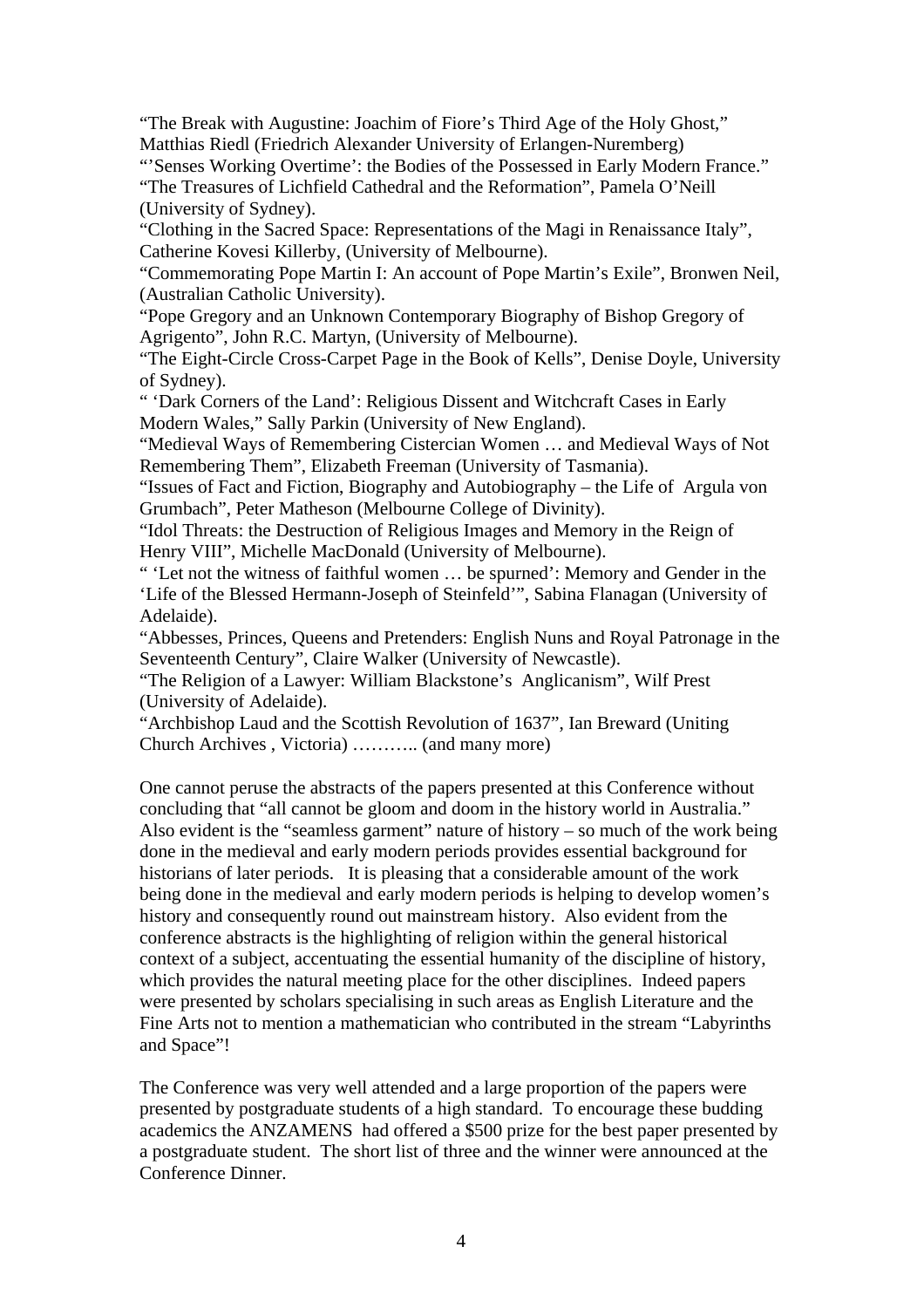The Organising Committee of ANZAMENS 2003 "Memory and Commemoration" and their many supporters, institutional and individual, are to be congratulated and thanked for providing a forum for such a rich feast of scholarship to enrich Australia in particular and contribute to the international discourse in these areas.

# **Forthcoming Conferences and Seminars**

# **History and Art History Graduate Summer Seminars 14–28 June 2003, College of the Holy Cross, Worchester, Massachusetts, USA**

The Erasmus Institute sponsors summer seminars each year for advanced graduate students in the dissertation stage of their graduate work. (Postdoctoral scholars revising a dissertation for book publication are also eligible for the graduate seminar.) The purpose of the seminars is to offer scholars a chance to enrich their research by relating it to the intellectual traditions associated with Catholicism in particular, as well as to those of other Christian traditions and the Abrahamic religions more generally. A professor highly regarded in his or her field leads each of the seminars, focusing on the members' individual projects over a two week period. The Institute provides meals, lodging, transportation, and a \$600 stipend for all participants.

The summer 2003 seminars will be housed on the campus of the College of the Holy Cross in Worchester, one hour west of Boston. One of the graduate student seminars will focus on History and will be led by Margaret Anderson, Professor of History, University of California at Berkeley. The other graduate seminar focuses on Art History and be led by Elizabeth Johns, Professor Emerita, History of Art, University of Pennsylvania, and Visiting Fellow, Centre for Religion, Ethics and Culture, College of the Holy Cross. Both seminars will draw on the current work of the participants will the aim of stimulating and refining members' research by more effective application of Catholic and other Abrahamic intellectual traditions. Applicants should submit a completed form (available on website – see below), two letters of recommendation, a curriculum vitae, and a statement of intent (no longer than three double-spaced pages) that:

\* describes the applicant's current scholarship

\* specifies how this work draws upon Catholic or other Abrahamic intellectual traditions

\* explains what the applicant wishes to achieve by participating in the seminar.

Although the official due date was 17 February, 2003, applications will be accepted until the seminars are full.

Send all application materials, including letters of recommendation to Erasmus Institute Summer Seminars, 1124 Flanner Hall, Notre Dame IN 46556 – 5611. Email enquiries: erasmus@nd.edu Website: http://www.nd.edu/~erasmus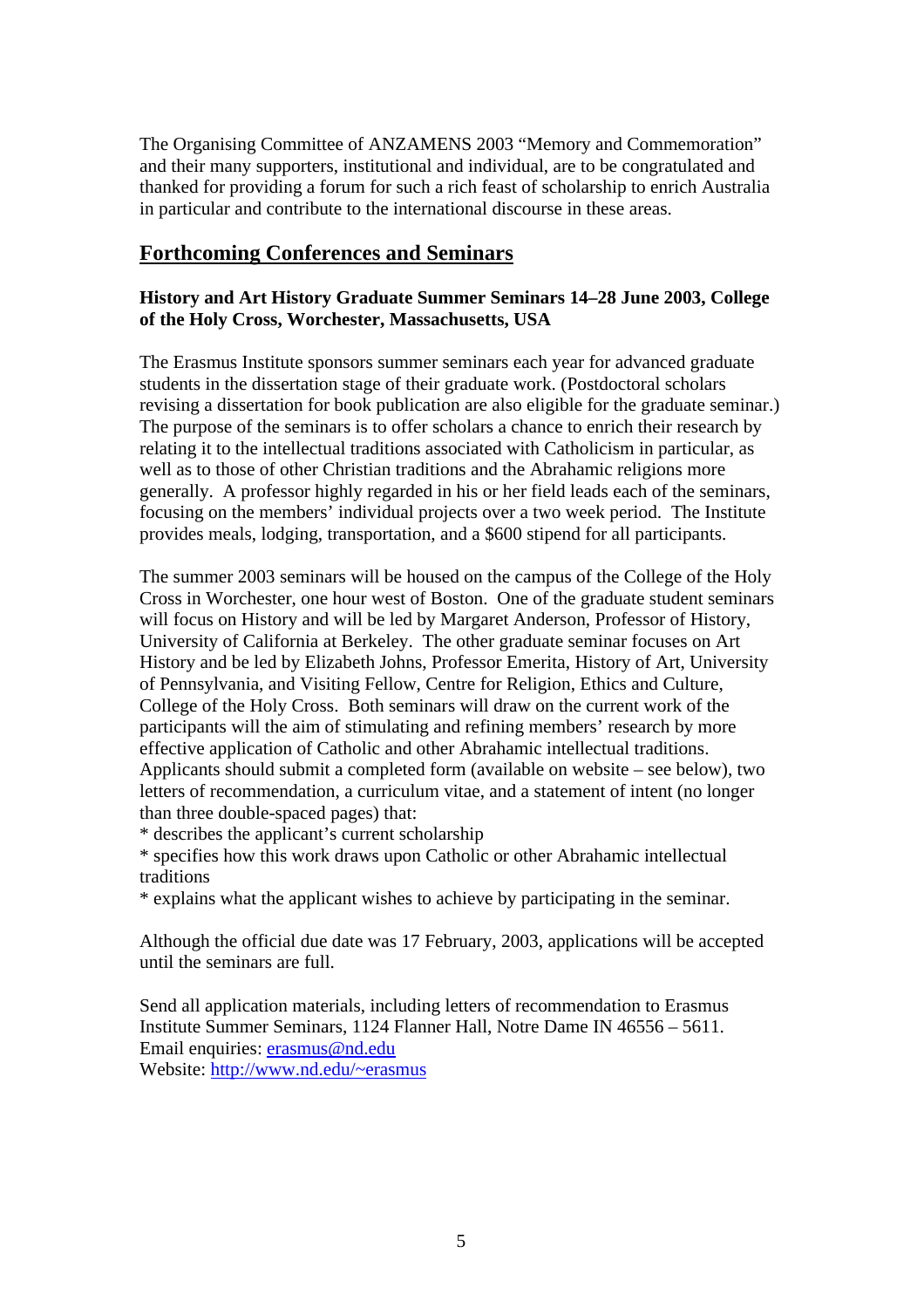### **Australian Association for the Study of Religion 4 - 6 July 2003, Griffith University**

The AASR Annual Conference will be held in the Multi-Faith Centre on the Nathan Campus of Griffith University. Papers are being called for in March. The Conference will include the Charles Trust Lecture; the Penny Magee Memorial Lecture; AASR Presidential Address; academic papers on the study of religions including strands on Teaching World Religions in Secondary Schools and Multi -Faith Dialogue; a Post Graduate Student Forum; and a Forum for Teachers of Studies in Religion and Religious Education.

#### **Australian Association for Byzantine Studies (AABS) Conference XIII, 2003**

This conference will be held at the University of Adelaide, 8 –10 July, 2003. The theme is: Feast, Fast, or Famine: An international conference on food and drink in Byzantium.

Two international speakers of outstanding reputation will deliver keynote papers which will be open also to the general public: Professor Eunice Maguire (Curator, John Hopkins Archaeological Collection and Director of Museum Studies, History of Art Department, John Hopkins University; Professor John Haldon (Centre for Byzantine, Ottoman, and Modern Greek Studies, University of Birmingham.)

In addition, the young scholar Dr Dionysios Stathakopoulos (Institut Fur Byzantinistik and Neograzistik, Universitat Wien) will present the fruits of his research into the topics of cannibalism, epidemics, and famines in the early Byzantine world.

Papers are invited from scholars on any aspect of eating and drinking in the Byzantine world. The possibilities are vast including the relationship between hospitality and politics; material objects associated with food and drink; the portrayal of food gathering or consumption in art; restriction of diet (fasting/famine); Diet and medicine/health; poisons; the economics of food production; transport; the sociology of eating and drinking; the treatment of food in literature; regional industries; and the provisioning armies. Papers which address the topic metaphorically (e.g. music or poetry as food for the soul) are also welcome.

Deadlines for submissions: 15 March 2003. Conference organisers: Dr Paul Tuffin (paul.tuffin@adelaide.edu.au) and Dr Wendy Mayer (wendy.mayer@adelaide.edu.au)

Details of registration, accommodation, and transport can be found on the AABS website at: http://www.mcauley.acu.edu.au/AABS

#### **Orientale Lumen II conference, Melbourne, July 8-11, 2003**

Convenor: Lawrence Cross, ACU National. For details see the website www.acu.edu.au/earlychr under Conferences.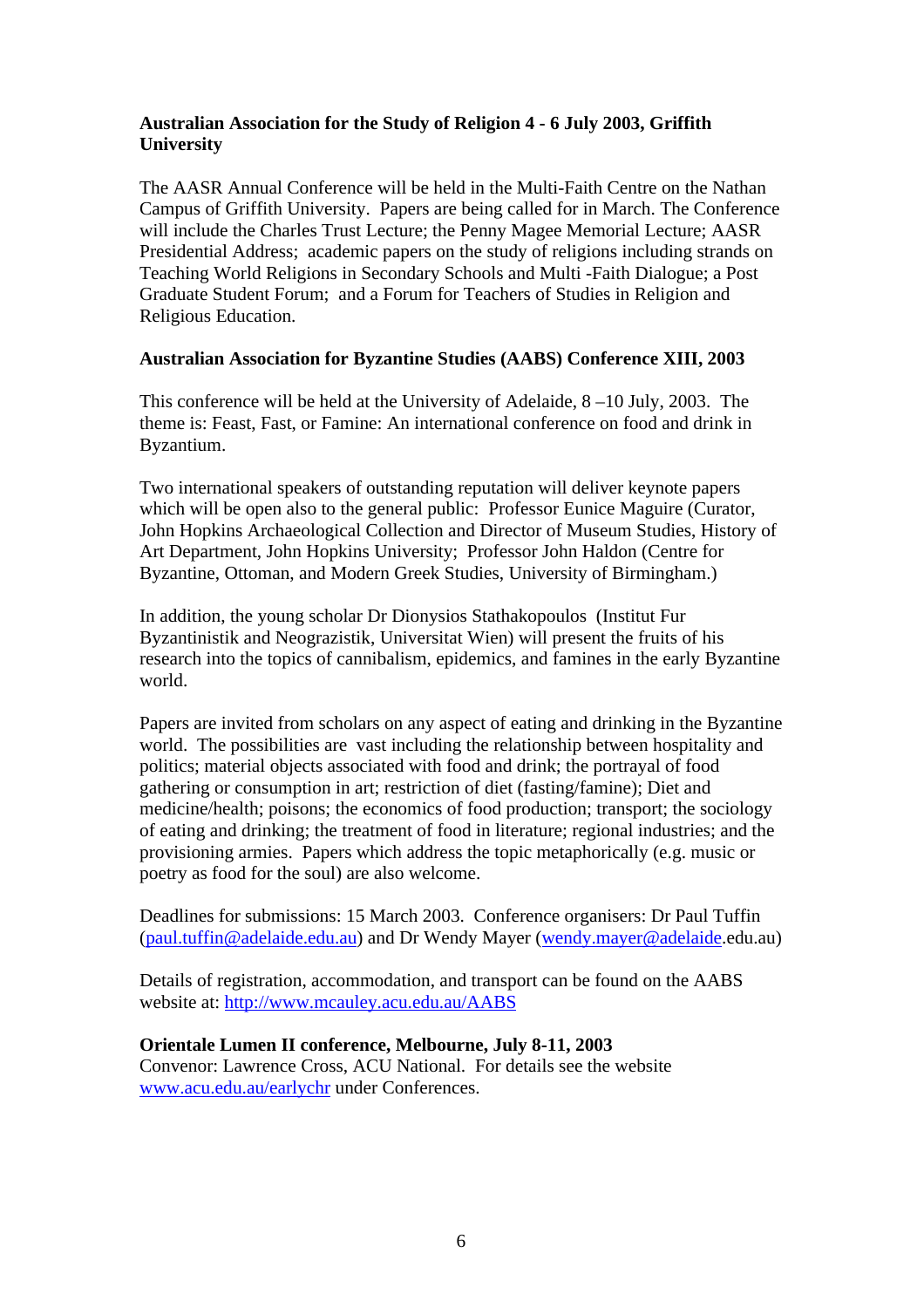### **Histories of Heresy in Medieval and Early Modern Europe, Brisbane, 7 – 9 July, 2003.**

This conference is being held by the Centre for the History of European Discourses at the University of Queensland.

The conference is billed as "an exciting intellectual event, providing a unique opportunity for scholars to engage with international and Australian specialists who are in the forefront of research." The focus of the conference will be the early modern genre of "histories of heresy" and their role in contesting and transforming the categories of heresy that had been forged in medieval Europe.

 Given the extraordinary longevity of the idea of heresy, the papers will have broad scholarly appeal, but will be particularly useful for scholars working in the areas of theology, philosophy, and the history of religious, juridical and political thought.

Venue: Queensland Art Gallery. For further information contact the Centre's Project Officer, Dr Peter White. uqpwhite@uq.edu.au/heresy.

#### **Religious Institutions and the Roman Factor in Western Europe, 1802 – 1914.**

In spring 2004, in the Belgian Academy in Rome, the Advisory Committee of the project, "The Vatican and Religious Institutions 1802 – 1914" will organise a colloquium on the above theme.

The Project is being financed by the Max Wildiers Fund under the auspices of the Scholarly Research Fund of Flanders. The host institutions are the Belgian Historical Institute of Rome and the inter-faculty research centre on Catholic life of the Catholic University of Leuven, Belgium. The aim of the project is twofold: firstly to develop a guide to the archives of the religious generalates in Rome; and secondly to promote comparative research on religious institutions.

It is expected that the colloquium will give a boost to research on religious institutions in Europe. Its proceedings will be published.

The themes of the colloquium are: The Role of the Curia; The Role of the Nuncios; The Position of the Local Bishops; Rome and the Various Types of Religious Institutions; The Implementation of Vatican Instructions; The Beatification or Canonisation of the Founder; The Position of Missionary Institutions.

Proposals for papers are welcomed and should be one page approximately in length. For each of the themes both case studies as well as general surveys may be presented.

For more information contact Sofie Leplae by email: sofie.leplae@kadoc.kuleuven.ac.be or Professor Jan De Maeyer: jan.demaeyer@kadoc.kuleuven.ac.be

#### **International Congress of Historical Sciences, 3 – 9 July, 2005**

Australia has the honour of hosting this important international Congress at the University of New South Wales. The Congress will include a section on "Religion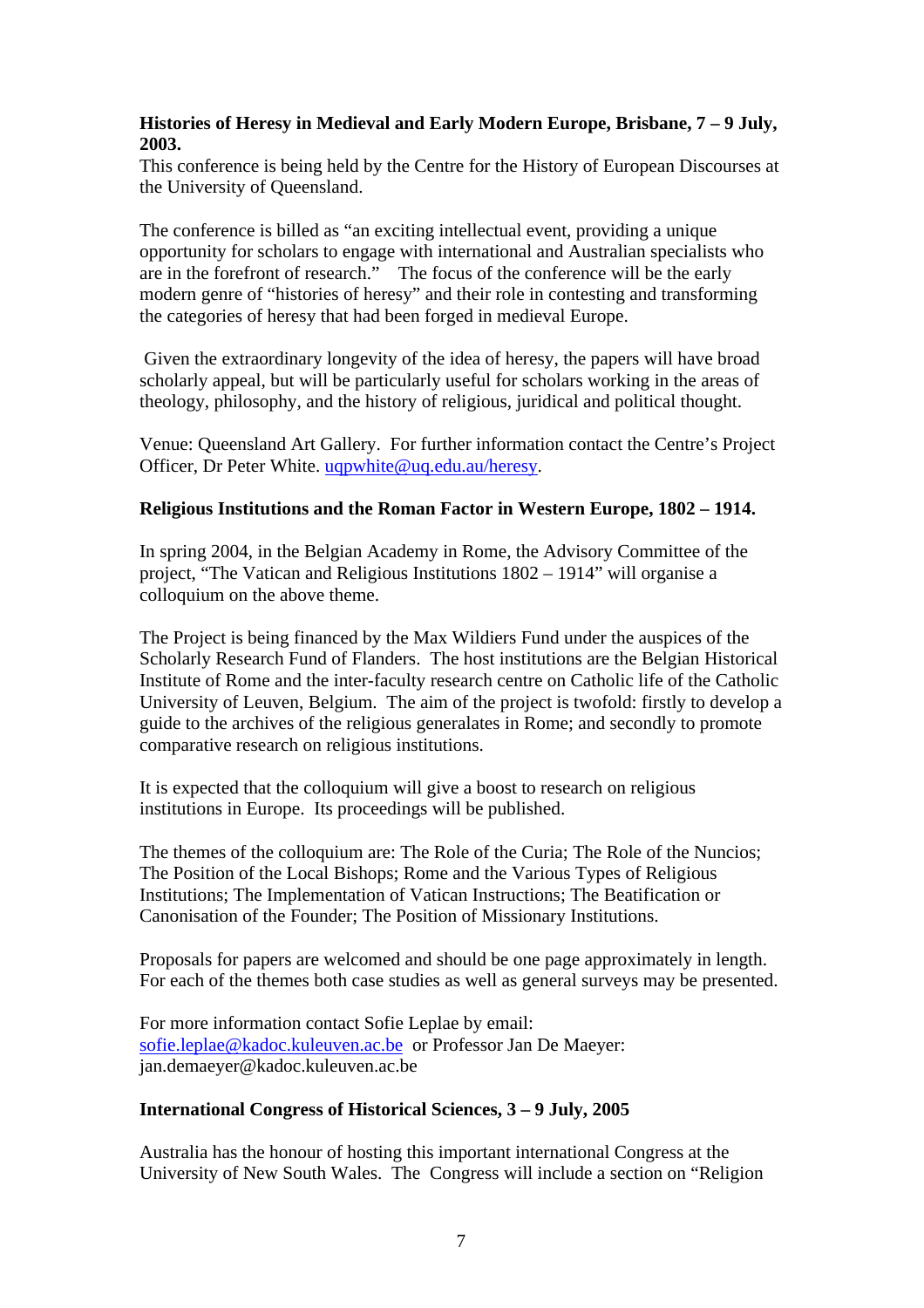and the Public Sphere." For more detail see the Australian Historical Association website: http://www.the aha.org.au

# **Journal of Religious History – Editor's Report**

The Journal of Religious History publishes articles which relate to all branches of human history connected with religion. The bulk of its articles relate to the history of Christianity in the West but we actively encourage the submission of articles related to other traditions and cultures. One of the aims of the journal is to promote the publication of articles relating to the history of religion in Australian and New Zealand and most of our issues include at least one article form this field. However, articles range from the ancient world to contemporary North America and Europe.

Since 1999 the journal has increased its numbers from two to three with the addition of an issue devoted to a particular theme – the other two issues publish a range of articles exploring a wide range of themes. Since 1999 special issues have been devoted to the Tudor divine, Richard Hooker; millenarianism; African religion and national identity; and the Dead Sea Scrolls. The 2003 special issue will be devoted to missionaries and indigenous religion, the 2004 to lay devotion in early modern Europe and there are plans for a 2005 issue on visions, and a 2006 on religion in colonial Latin America. Such special issues usually have their origin in conferences including the Religious History Society conferences which have been held in conjunction with the Australian Historical Association in 1998, 2000 and 2002 with another planned for the Newcastle meeting in 2004. Every two years the Bruce Mansfield Prize (named for the founding editor) is awarded for the best article for the preceding two years. Another feature of the journal has been its wide ranging review section which covers most aspects of religious history including non-Western topics and religious traditions other than Christianity.

In a time of shrinking library budgets the journal has been successful in keeping its institutional subscription base at around 350 together with about another 70 individual subscribers (about half of whom are members of the Religious History Society). The following figures for the institutional subscribers give some idea of the circulation of the journal: Australia and New Zealand (64), UK (20), Continental Europe (46), North America (186), Japan (4), Rest of the World (30). The circulation of the journal is likely to increase quite considerably with the increasing prevalence of online subscriptions: already 254 libraries subscribe in this manner and our publishers, Blackwells, are actively promoting such subscriptions.

After a four year term as editor and, before that, four years as book review editor I shall be handing over the editorship to Drs Nick Doumanis and Nick Eckstein. Dr Doumanis in turn will hand over the role of Reviews Editor to Dr Carole Cusack (Religious Studies, University of Sydney). They will continue to be glad to receive submissions, ideas for special issues, and of course they would value the work of those able to serve as referees and reviewers.

# **Book Review**

In 2002 Matthew Dillon (University of New England) published *Girls and Women in Classical Greek Religion*. This book examines the role which girls and women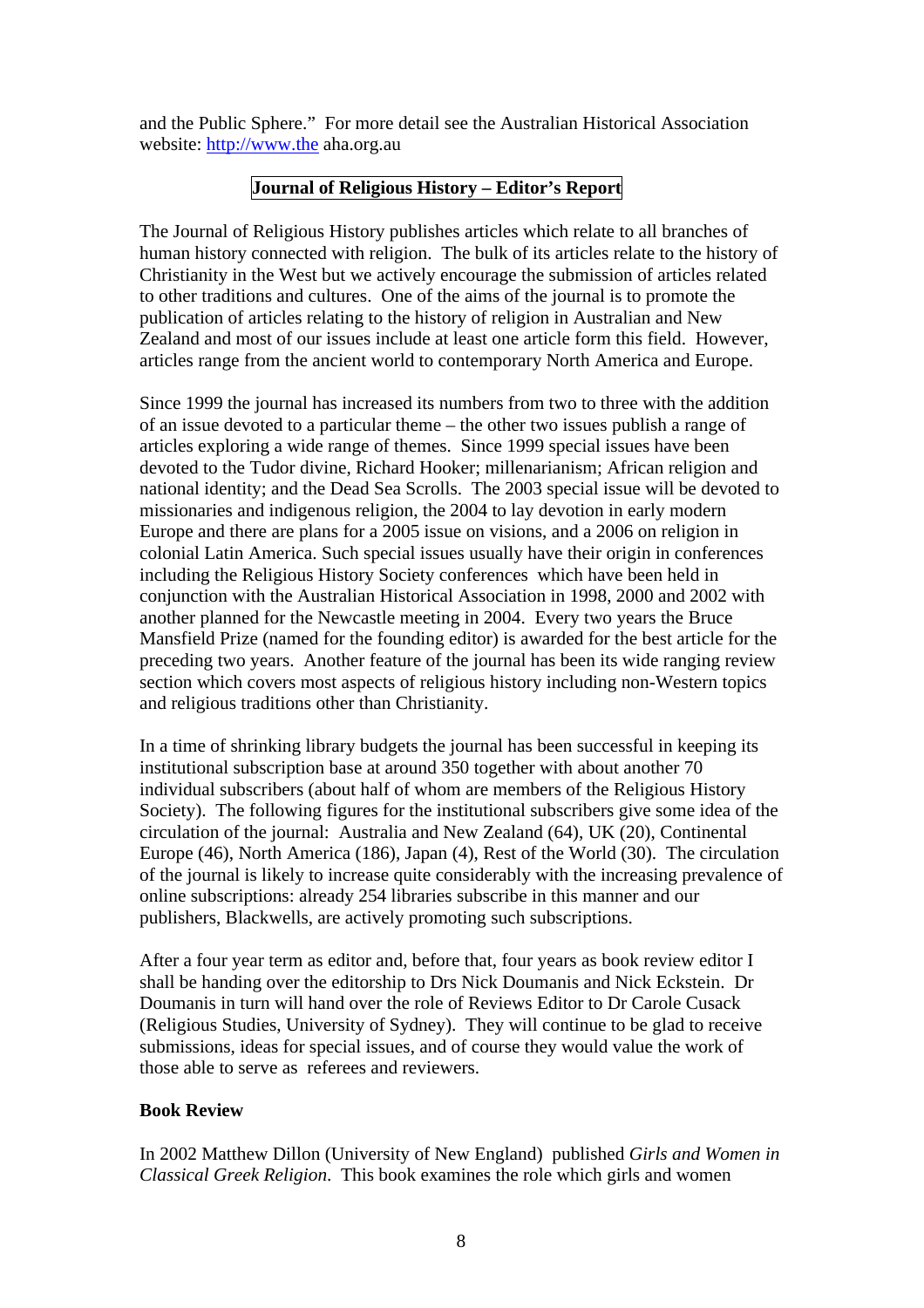played in the religious life of Greek cities, in both Greece itself and also in the Greek cities of southern Italy, Sicily, and Alexandria in Egypt. The main period covered is 489-336 BC, but some attention is also given to the sixth century BC.

The evidence for women's role is both literary and iconographic, and attention to the latter is a key part of the book. Illustrations are drawn from a wide variety of iconographic media, including cult statues and temple carvings, and depictions of women in cult roles on grave reliefs, vases, wooden plaques and terracotta tablets.

A main methodological concern is to assess the significance of girls' and women's roles: whether these roles were important in themselves, or simply adjunctive to males roles. The nine chapters deal with women as dedicators, the public religious roles of girls and adolescent women, women priests, women-only festivals, women at the margins of Greek religion, prostitutes and foreign women, the religious transition from girl to wife and mother, women as impure due to biological functions, and lastly, women and mourning rituals.

This book concludes by arguing that girls and women had very important religious roles, probably more important for the religious life of the typical Greek city than that of most men. Fathers and husbands did not allow girls and women to participate in religious rites simply as an escape valve from the restrictions of this patriarchal society but rather women asserted their religiosity, and men recognised the importance of the divine role of the virgin, wife and mother.

Jennifer Clark (UNE)

#### **Recent Publications**

Bruce Kaye (ed.) 2002 *Anglicanism in Australia: A History*, Melbourne Univeristy Press.

E,Nelson, S.Smith, Grimshaw (eds) 2003 *Letters from Aboriginal Women in Victoria*, 1867 – 1926, University of Melbourne. ( Available from the Department of History, University of Melbourne, Victoria 3010, Australia, for \$37 plus \$4 postage, cheques/ credit cards accepted).

Hilary C. Rubenstein, Dan Cohn-Sherbok, Abraham J.Edelheit, William D.Rubenstein 2002 *The Jews in the Modern World: A History since 1750*, Oxford University Press.

Ira M. Lapidus 2002 *A History of Islamic Societies* (2nd Edition) Cambridge University Press.

Steve Bruce 2002 *God is Dead: Secularisation in the West*, Blackwell.

Roger C. Thompson 2002 *Religion in Australia: A History*, Oxford University Press.

Shelia MaCreanor 2001 *Sainthood in Australia: Mary MacKillop and the print media*, Sisters of St Joseph of the Sacred Heart, PO Box 1508, North Sydney, NSW 2059.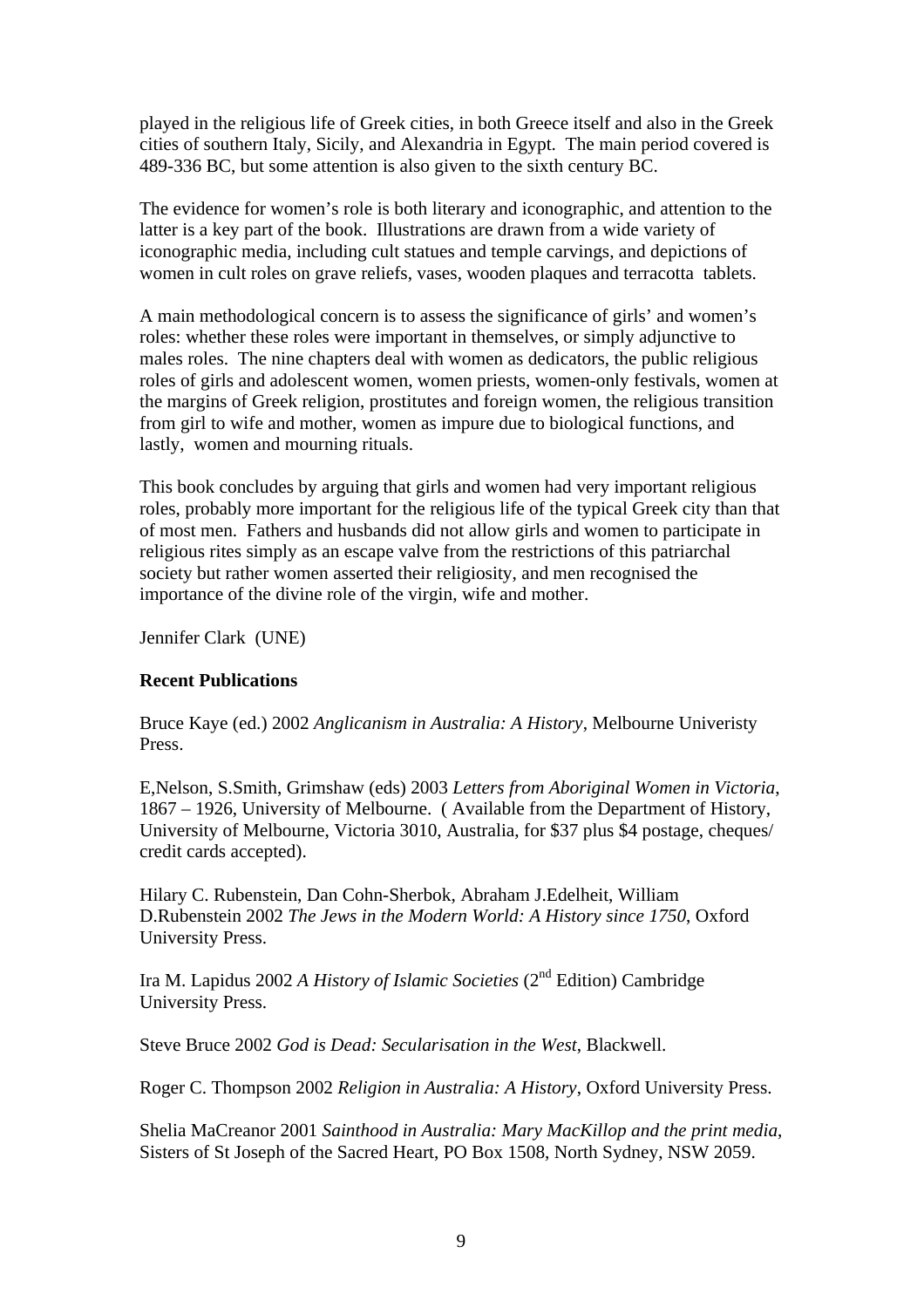Christine Choo 2001 *Mission Girls: Aboriginal women on Catholic Missions in the Kimberley, Western Australia, 1900 – 1950*, University of Western Australian Press, 2001.

William R. Shank (ed) 2002 *Enlarging the Story: Perspectives on Writing World Christian History*, New York, Orbis.

Frank Turner 2002 *John Henry Newman: The Challenge to Evangelical Religion*, Yale Univeristy Press.

# **News from the University of New England**

Religious history has traditionally been strong at the University of New England and various activities in this area in the last year demonstrate that this still holds true.

With Studies in Religion as a discipline booming at UNE, with a little over 580 undergraduate students enrolled this year, it was fitting that the School of Classics, History, and Religion recently hosted the annual conference for the Australian Association for the Study of Religions (AASR). Papers were presented to the conference on a broad range of topics including witchcraft, cults, prehistoric and classical Greek religion, biblical criticism, the Qur'an, religion and civil society, African proverbs, the poetry of Hopkins and Merton, the theology of ANZAC, and religious education in schools. Participants at the conference included scholars from as far away as South Africa and Canada, but also many locals attended.

Two public lectures were highlights of the conference, the first by Dr Marion Maddox from Victoria University, New Zealand, entitled "All in the Family: Women, Religion, and the Australian Right." Dr Maddox spoke of the Lyons Forum and its influence on John Howard's conservative policies affecting women and motherhood. Dr Benjamin Penny from ANU, gave the second keynote address entitled "The Body of Master Li: Doctrine, Corporeality and Iconography in Falun Gong". Dr Penny spoke of the way Li Hongzhi, the founder and leader of Falum Gong, is presented to practitioners and the general public, the claims he makes about what his body can do, and the images of Li which have striking parallels to images of the Buddha and to Mao Zedong.

Lynda Garland's paper [at the latest AASR conference] on humour, mockery and abuse in the lives of  $8 - 10^{th}$  century Byzantine saints developed from work on Byzantine humour begun at Dumbarton Oaks in Washington DC, where she was a fellow during 1997 and 1998. Hagiography is still a relatively untapped source for Byzantine civilisation, whose propensity to laughter and mockery has also been seriously underestimated, if not entirely ignored. The 119 extant lives of saints who lived between AD 700 and 1000 provide biographical information about patriarchs, monastics, hermits, nuns – and even married women who achieved sanctity despite their husband's disapproval. In their interactions with the world around them, these saints show how intrinsic a part of life abuse and mockery were to the Byzantines, and give us unique examples of ridicule directed against the saint and by the saint against his/her critics and the establishment. These lives therefore provide unparalleled information about Byzantine attitudes and behavioural conventions, including insight into the civilisation's approach to jokes, insults and entertainment,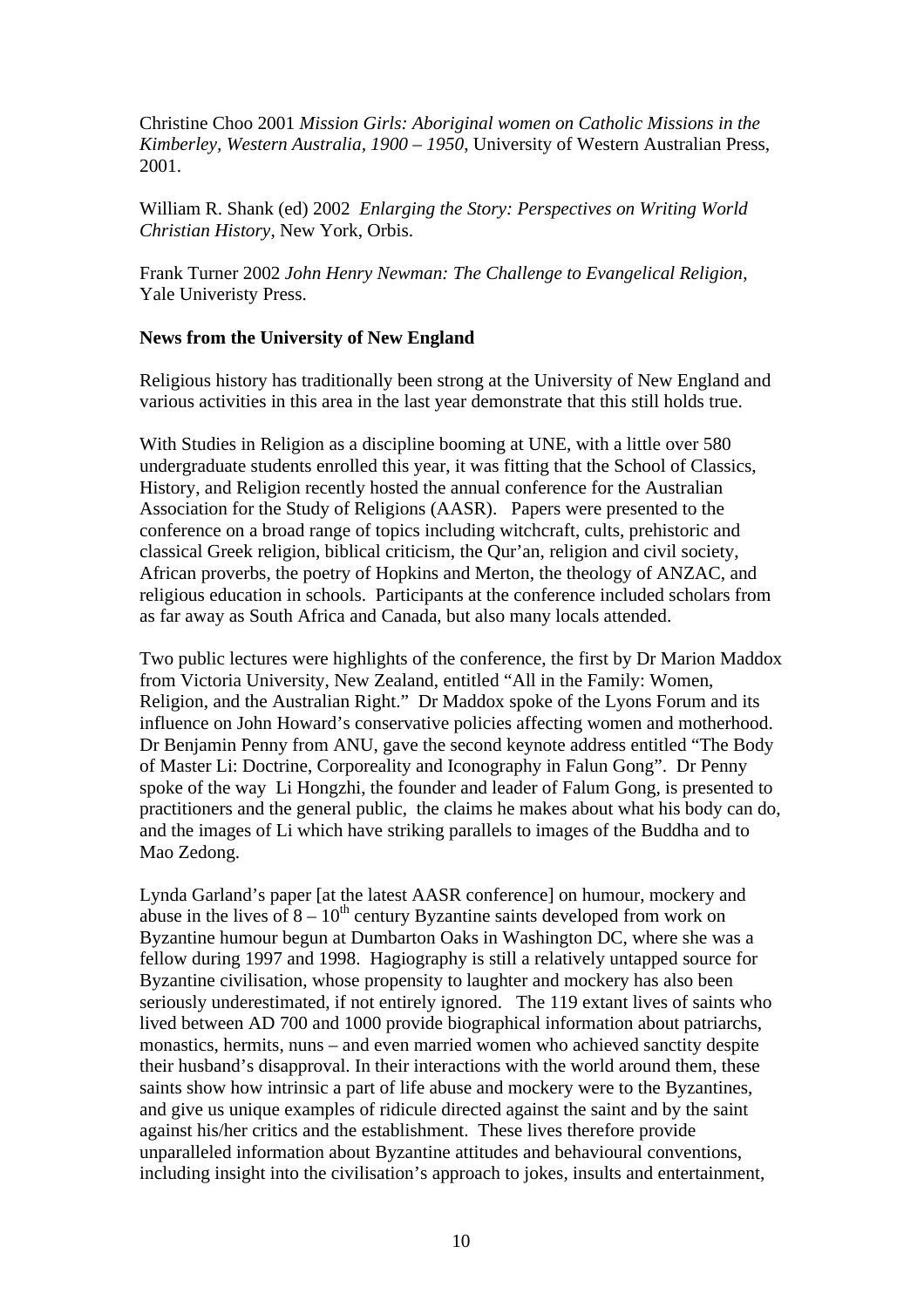and evidence from hagiography will comprise a chapter in the forthcoming monograph on Byzantine humour between 537 and 1453. General access to these lives has been made relatively easy through the existence of Dumbarton's hagiography data base, on which Lynda was invited to work during her stay there. The data base, now completed, is available for consultation online at http://www.doaks.org/hagiointro.pdf.

Frank Bongiorno is currently researching the history of New Thought/Divine Science in Australia (1880 – 1930) and in September 2002 presented a paper on this subject at the Conference, Unauthorised Knowledge: Non-conformist Thought and its Influence in Australia and Beyond in the Centre for Cross Cultural Research at the Australian National University,

Jennifer Clark and Majella Franzman published "A father, a son, my only daughter: memorialising road trauma" in *RoadWise*, the Journal of the Australian College of Road Safety. This paper examined the proliferation of roadside memorials and emphasised the relationship between the declining authority of the church in mourning rituals and the rising interest in the roadside as sacred space. This theme will be explored in more detail in a forthcoming piece called "Roadside Memorialisation: Constructing new Sacred Places in the landscape."

Jennifer Clark presented a paper to the AASR conference entitled "Speaking out: Methodists on Yirrkala, 1963". This paper examined the way is which the Methodist Church was forced to deal with issues from the Yirrkala land rights dispute in Arnham Land in 1963. The dispute resulted in the Yonlgu sending the Bark Petition to Parliament. The Methodist Church controlled the Mission Station at Yirrkala and a conversation arose within the Church as to who had the right to speak for Aborigines. This paper forms one chapter in a forthcoming study on Race and the Coming of the Sixties to Australia. Jennifer continues to work on a long running study on church closure.

#### **Update from ACU National**

At the Australian Catholic University (ACU) Charles Rue's thesis on the history of the Columban Society in Australia was submitted and passed during 2002. Clara Geoghegan expects to submit her Ph.D. on Bishop Crane, first bishop of Sandhurst, later this year.

In 2001, in the  $75<sup>th</sup>$  anniversary if its foundation, St Rita's College, Clayfield, Brisbane, decided to fund a postgraduate student through ACU to undertake a thesis on the history of the college, with a view to later publication. This was advertised as a M.Phil. Scholarship and elicited a number of responses. The successful applicant is Anna Barbaro, who is enrolled on the Brisbane Campus of ACU National.

Anna is situating her research within the historical genus of convent high school education as it evolved in Europe and was transplanted to Australia. She has found many attendant questions, with social, religious and educational implications.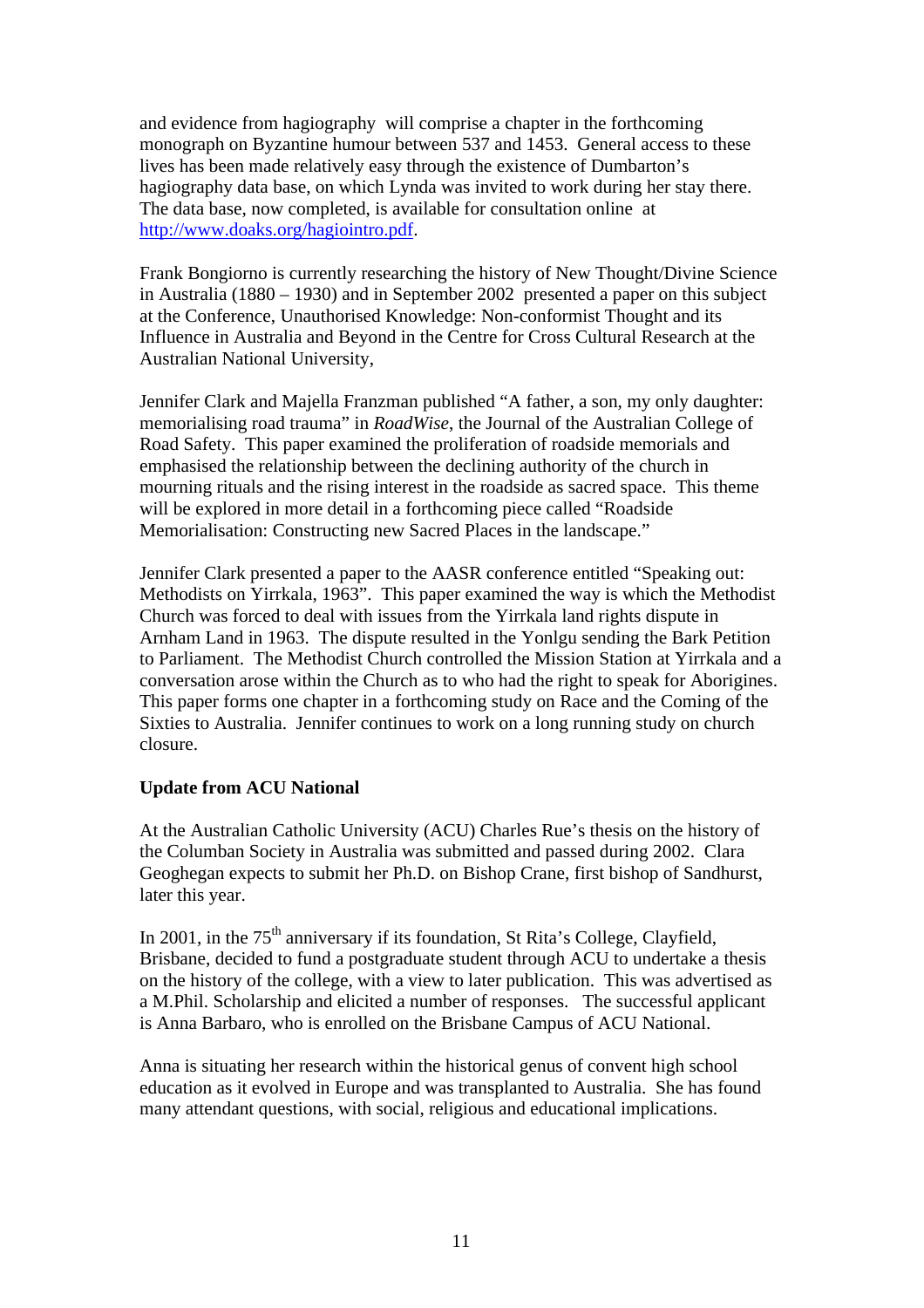# **From Massey University, New Zealand**

Dr Chris van der Krogt, an expert in the history of Catholicism in NZ, has been appointed to Massey University Palmerston North. Professor Gerald Pillay, Professor of Theology at the University of Auckland, and an authority on Pentecostal movements and African theology, has departed for Hope University, Liverpool.

Some activities around the country: discussion of the production of a Dictionary of NZ Religion; a joint team working on themes in the history of NZ religion has been organised from Otago University; Susan Thompson has completed her thesis on the history of NZ theological institutions.

An annual NZ Religious History newsletter is prepared from St Johns College, and may be received by contacting her on J.Crawford@auckland.ac.nz

#### **Of Interest**

The Religion, Literature and Arts Society is advertising its 2003 lecture series, to be given by Dr Tony Swain (University of Sydney) , entitled: "Unreasonable Religion: The Primacy of the Arts in Religious life". All lectures will be held in the Woolley Building, University of Sydney, at 6.00 p.m. on the following dates: 30 April: This Playhouse of Infinite Forms. 7 May: Forgotten Words (China) 14 May: Bodies of Dreamings Colliding with Land (Australian Aboriginal) 21 May: Unreasonable Religion ( drawing together strands)

The Society's new web address is: www.arts.usyd.edu.au/Arts/departs/religion/rla/index.htm

#### **Useful Documentary Information**

Bruce Kaye is posting on the Australian Anglicanism website, which is devoted to key texts in the history of Australian Anglicanism, "A select index of contemporary references to the 1850 Bishops' conference and subsequent debates." Website address: http://www.anglican.org.au/archive/main.htm

#### **An extraordinary publication**

There is no disputing the significant role that religious orders have played in history in general and in religious history in particular. Available now, presently only in Italian, are nine volumes of a projected ten volume dictionary of religious institutions, *Dizionario degli instituti di perfezione* (DIP). This mammoth work claims to cover "the history, spirituality, inner structure of every monastic, mendicant, military, hospitaller Order, Congregation .... as well as secular institute .... whether existing or extinct."

Anyone interested in gaining more information is invited to write to:

Dizionario degli instituti di perfezione Via Domenico Fontana, 12 00185 Roma (Italia)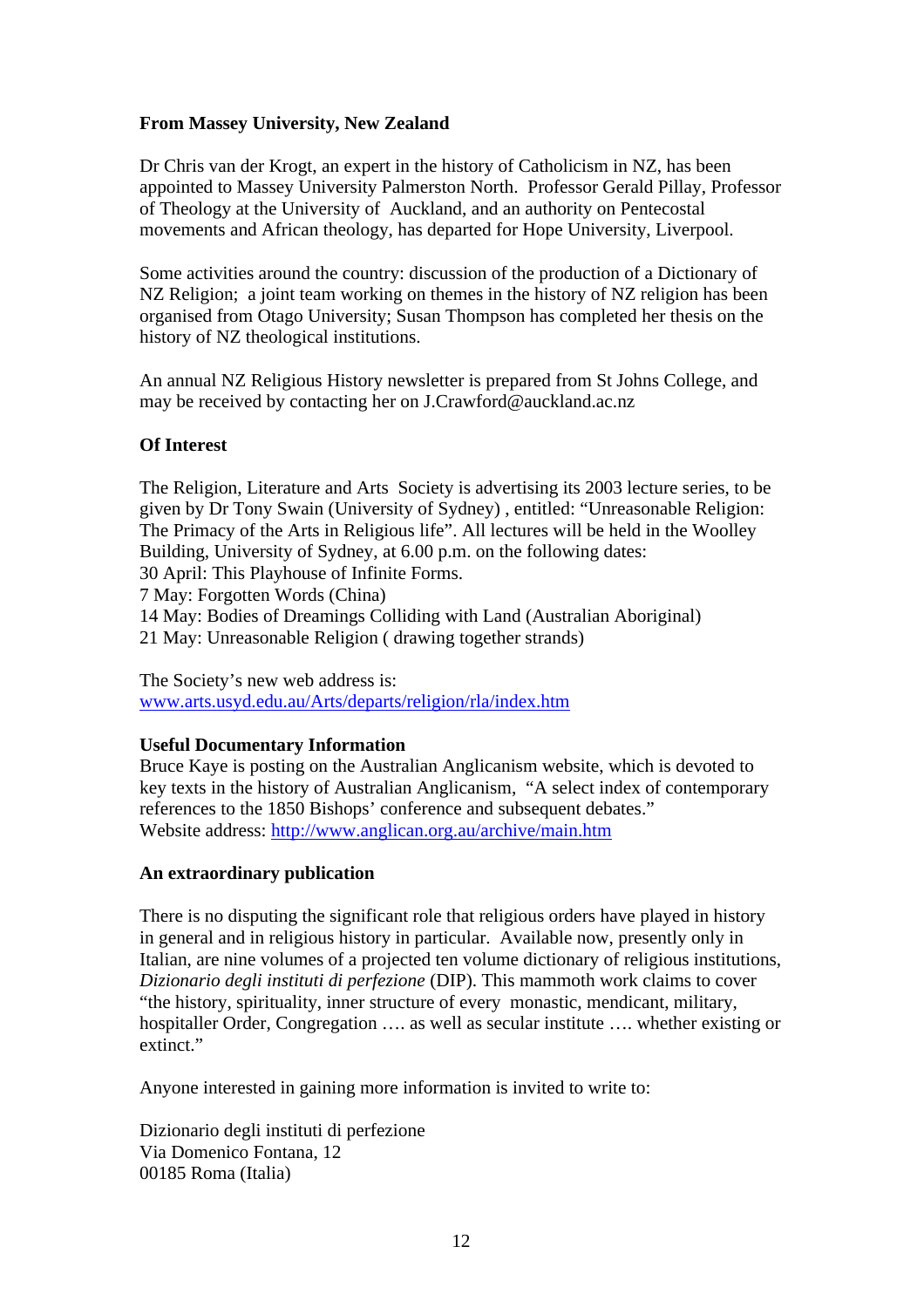# FOURTH BIENNIAL CONFERENCE

**OF** 

# THE RELIGIOUS HISTORY SOCIETY

**WILL BE HELD**

**5-7 JULY 2004**

**IN ASSOCIATION WITH**

**THE AUSTRALIAN HISTORICAL ASSOCIATION CONFERENCE** 

**AT** 

**THE UNIVERSITY OF NEWCASTLE, NSW, AUSTRALIA** 

THEME: **Visions, Visionaries, Revisioning ……… in Religious History**

**For ongoing information concerning the keynote speaker, conference details and call for papers see: after May 2003 the RHS website http://www.newcastle.edu.au/department/hi/rhs/**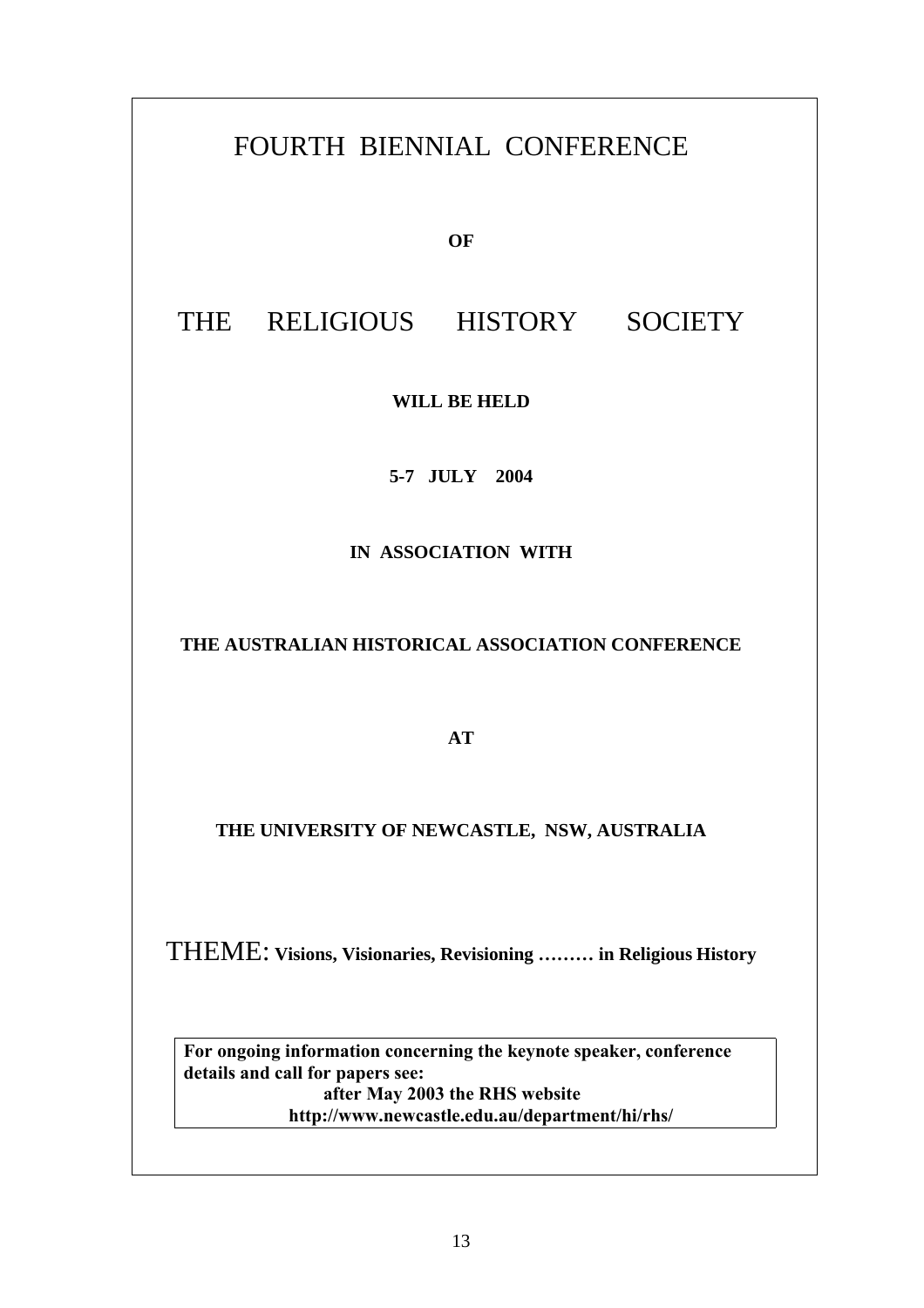#### **Society for Religious History – Office Bearers 2003 - 2004**

**Presiden**t: Dr Hilary Carey, Department of History, Newcastle University, NSW 2308, Ph +61 2 4921 5209; fax+ 61 2 4921 6940; email: Hilary.Carey@newcastle.edu.au

#### **Convenor, Constitution Committee**: Dr Bruce Kaye, Anglican Synod

**Secretary**: Dr Judith Godden, University of Sydney

**Treasurer:** Assoc.Prof. John Gascoigne, University of New South Wales

**Newsletter Editor**: Dr Sophie McGrath, Australian Catholic University

#### **State and International Correspondents**

#### \* New South Wales:

Dr Jennifer Clark, Department of History, University of New England, Armidale NSW 2351; ph: + 61 267 732127; email: jclark@metz.une.edu.au

#### \* New Zealand:

Dr Peter Lineham, Department of History, Albany Campus, Massey University, PB 102 - 904, North Shore MSC, Auckland, New Zealand; ph: +649 443 9687; fax: +64 9 443 9640; email: P.Lineham@massey.ac.nz

#### \* Queensland:

Professor P. Almond, Department of Studies in Religion, University of Queensland, Brisbane 4072; ph: +61 7 3365 2154; fax: +61 7 3365 3071; email: P.Almond@mailbox.uq.edu.au

#### \* South Australia:

Dr David Hilliard, Department of History, Flinders University, GPO Box 2100, Adelaide SA 5001; ph: +61 8 201 2225; fax: +61 8 201 2566; email:David.Hilliard@flinders.edu.au

#### \* Tasmania:

Dr Richard Ely, Department of History and Classics, University of Tasmania, GPO Box 252 – 281, Hobart; fax: +61 3 6226 2392; email:r.g.ely@utas.edu.au

#### \* United Kingdom:

Dr David Nash, History Department, Oxford Brookes Univeristy, Gipsey Lane Campus, Headington, Oxford OX3 OBP United Kingdom; ph: +44 1865 483584; fax: +44 1865 484082; email: dsnash@brookes.ac.uk

#### \* Victoria:

Dr Peter Sherlock, History Department, University of Melbourne, Victoria 3010; ph: +61 03 8344 4079; email: Sherlock@unimelb.edu.au

#### \* Western Australia

Dr Bill Leadbetter, Community Services and Social Sciences, Edith Cowan University, 2 Bradford Street, Mount Lawley WA 6050; ph: +61 8 9370 2910; email: w.leadbetter@cowan.edu.au